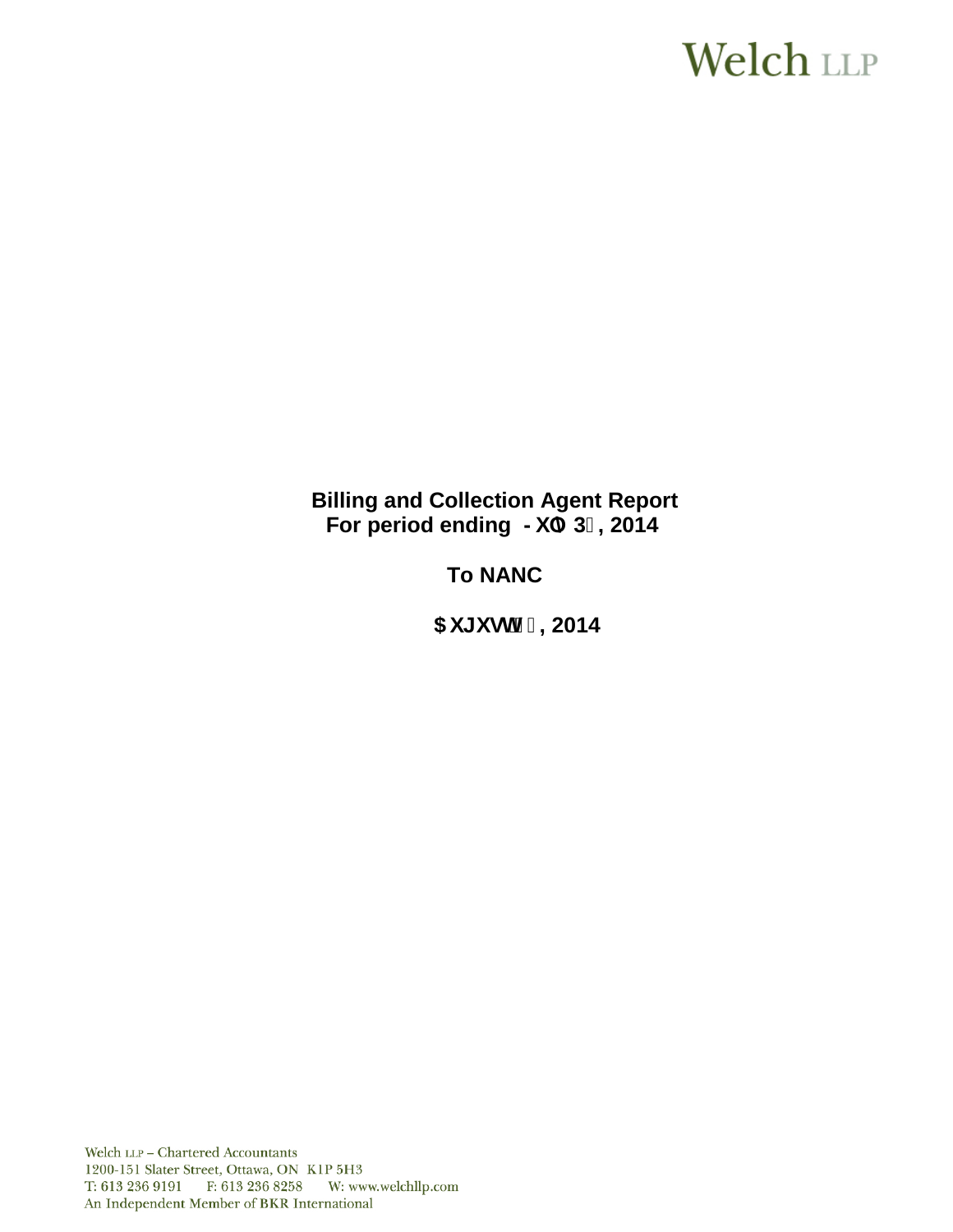### **NANPA FUND STATEMENT OF FINANCIAL POSITION JULY 31, 2014**

| <b>Assets</b>                                    |           |                 |
|--------------------------------------------------|-----------|-----------------|
| Cash Balance in bank account                     |           | \$<br>3,682,273 |
| Receivable from US Carriers                      | 884.564   |                 |
| Receivable from Canada                           |           |                 |
| Receivable from Caribbean countries              | 21,238    |                 |
| Receivables forwarded to Treasury for collection | 185,888   |                 |
| Allowance for uncollectible accounts             | (289,000) | 802,690         |
| <b>Total assets</b>                              |           | 4,484,963       |
| Less: Accrued liabilities (see below for makeup) |           | (510, 103)      |
| <b>Fund balance</b>                              |           | 3,974,860       |

**Makeup of Accrued Liabilities** (see following page for additional details)

| Welch LLP                    | 28.336        |
|------------------------------|---------------|
| NEUSTAR Pooling 1K Block     | 300.254       |
| NEUSTAR NANP Administration  | 176.680       |
| Data Collection Agent - USAC | 4,833         |
|                              | -S<br>510,103 |

**\*\*\*\*\*\*\*\*\*\*\*\*\*\*\*\*\*\*\*\*\*\*\*\*\*\*\*\*\*\*\*\*\*\*\*\*\*\*\*\*\*\*\*\*\*\*\*\*\*\*\*\*\*\*\*\*\*\*\*\*\*\*\*\*\*\*\*\*\*\*\*\*\*\*\*\*\***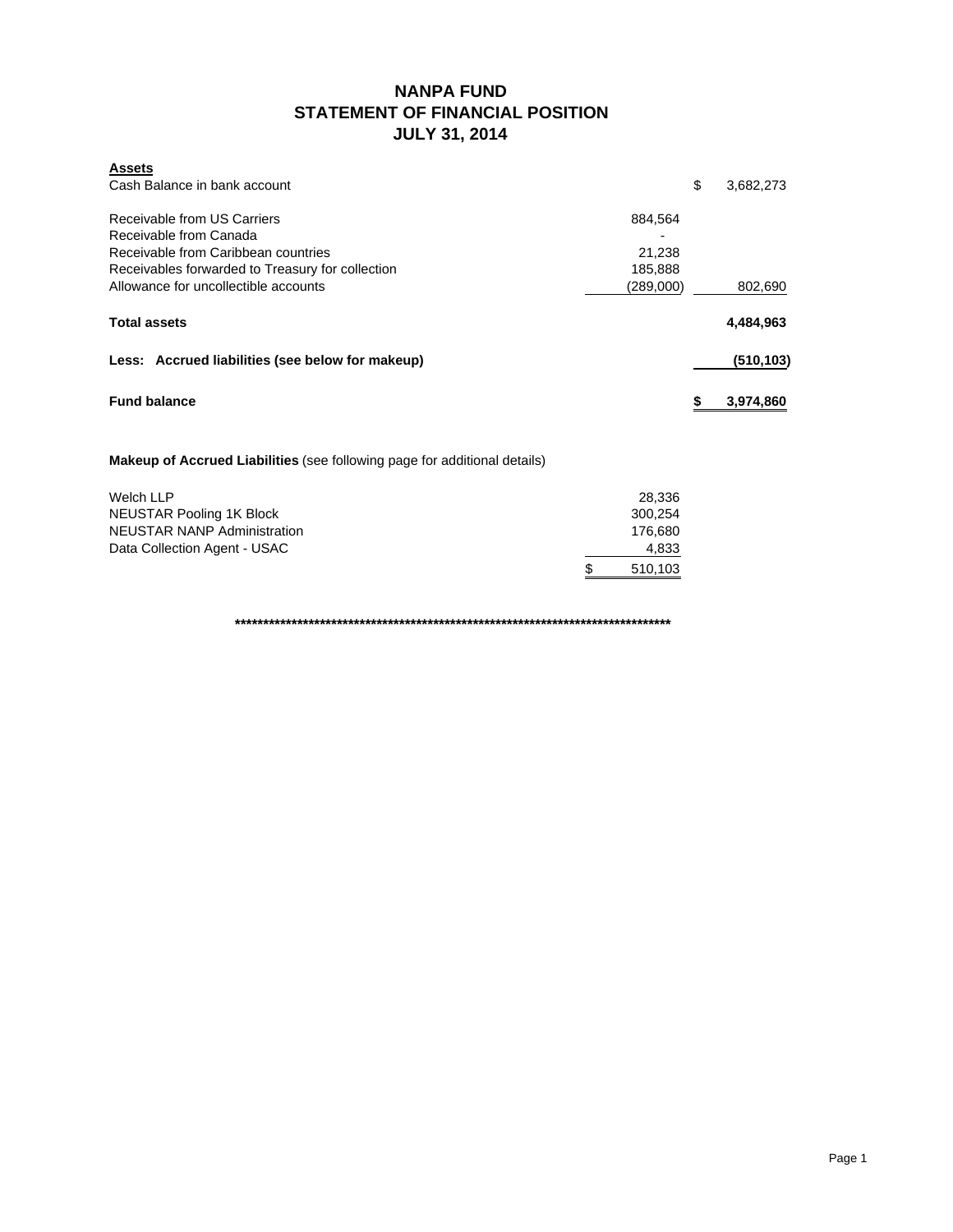#### **NANPA FUND FORECASTED STATEMENT OF CHANGES IN FUND BALANCE JULY 2014 TO JUNE 2015**

|                                                                            |            | Actual            |                   |                   |                   |                   |                   | <b>Budget</b>   |                   |                      |                   |                   |                          |                      |                        | Variance between                               |
|----------------------------------------------------------------------------|------------|-------------------|-------------------|-------------------|-------------------|-------------------|-------------------|-----------------|-------------------|----------------------|-------------------|-------------------|--------------------------|----------------------|------------------------|------------------------------------------------|
|                                                                            |            | <b>Jul-14</b>     | Aug-14            | Sep-14            | Oct-14            | <b>Nov-14</b>     | Dec-14            | $Jan-15$        | Feb-15            | <b>Mar-15</b>        | Apr-15            | $May-15$          | Jun-15                   | <b>Total</b>         | <b>Budget</b>          | forecasted results and<br>budget at June 30/14 |
| Revenue                                                                    |            |                   |                   |                   |                   |                   |                   |                 |                   |                      |                   |                   |                          |                      |                        |                                                |
| <b>International Contributions</b><br>Canada<br>Caribbean countries        | (1)<br>(1) | 17,162<br>21,432  | 8,581<br>$\sim$   | 8,581<br>$\sim$   | 8,581<br>$\sim$   | 8,581             | 8,581<br>$\sim$   | 8,581<br>$\sim$ | 8,580<br>$\sim$   | 8,580                | 8,580             | 8,580<br>$\sim$   | $\sim$                   | 102,968<br>21,432    | 102,968<br>21,432      |                                                |
| <b>Total International Contributions</b>                                   |            | 38.594            | 8,581             | 8,581             | 8,581             | 8,581             | 8.581             | 8,581           | 8,580             | 8,580                | 8.580             | 8,580             | $\sim$                   | 124,400              | 124,400                |                                                |
| Domestic Contributions - US carriers                                       | (1)        | 4,170,366         | 263.293           | 263,293           | 263,293           | 263,293           | 263,293           | 263,293         | 263,293           | 263,293              | 263,293           | 263,293           |                          | 6,803,296            | 6,721,854              | 81,442                                         |
| Late filing fees for Form 499A                                             | (2)        | 500)              |                   |                   |                   |                   |                   |                 |                   |                      |                   |                   | 90,000                   | 89,500               | 90,000 (               | 500)                                           |
| Interest income                                                            | (3)        | 232               | 584               | 584               | 584               | 583               | 583               | 583             | 583               | 583                  | 583               | 583               | 583                      | 6,648                | 7,000                  | 352)                                           |
| <b>Total revenue</b>                                                       |            | 4.208.692         | 272,458           | 272,458           | 272,458           | 272,457           | 272,457           | 272,457         | 272,456           | 272,456              | 272.456           | 272,456           | 90,583                   | 7,023,844            | 6,943,254              | 80,590                                         |
|                                                                            |            |                   |                   |                   |                   |                   |                   |                 |                   |                      |                   |                   |                          |                      |                        |                                                |
| <b>Expenses</b><br><b>NANPA Administration</b>                             | (4)        | 176,680           | 177,879           | 177,879           | 177,879           | 177,879           | 177,879           | 177,879         | 177,879           | 177,879              | 177,879           | 177,879           | 177,879                  | 2,133,349            | 2,134,548 (            | 1,199)                                         |
| 1K Block Pooling<br>Automated systems development (CLIN1)                  | (5)<br>(6) | 225,254<br>75,000 | 238,505<br>75,000 | 238,505<br>75,000 | 238,505<br>75,000 | 238,505<br>75,000 | 238,505<br>62,281 | 238,505         | 238,506<br>$\sim$ | 238,506              | 238,506<br>$\sim$ | 238,506<br>$\sim$ | 238,506                  | 2,848,814<br>437,281 | 2,862,065 (<br>437,281 | 13,251                                         |
| <b>Billing and Collection</b><br>Welch LLP<br><b>Data Collection Agent</b> | (7)<br>(8) | 28,336<br>3,724   | 28,336<br>4,833   | 28,336<br>4,833   | 28,336<br>4,833   | 28,336<br>4,833   | 28,336<br>4,833   | 28,336<br>4,833 | 28,336<br>4,833   | 28,336<br>4,834      | 28,336<br>4,834   | 28,336<br>4,834   | 28,336<br>4,834          | 340,032<br>56,891    | 340,032<br>58,000 (    | 1,109                                          |
| <b>Annual Operations Audit</b>                                             | (9)        | $\sim$            | $\sim$            | 44,000            | $\sim$            | $\sim$            | $\sim$            | $\sim$          | $\sim$            | $\sim$               | $\sim$            |                   | $\sim$                   | 44,000               | 44,000                 |                                                |
| <b>Bank Charges</b>                                                        | (10)       | 2,706             | 3,917             | 3,917             | 3,917             | 3,917             | 3.917             | 3,917           | 3,917             | 3,916                | 3,916             | 3,916             | 3,916                    | 45,789               | 47,000 (               | 1,211)                                         |
| <b>Carrier Audits</b>                                                      | (11)       | $\sim$            | ٠                 | $\sim$            | $\sim$            |                   | $\sim$            |                 | 300,000           | $\sim$               | <b>COL</b>        | $\sim$            | $\overline{\phantom{a}}$ | 300,000              | 300,000                |                                                |
| Bad debt expense                                                           | (12)       | 3,000)            | 3,334             | 3,334             | 3,334             | 3,333             | 3,333             | 3,333           | 3,333             | 3,333                | 3,333             | 3,333             | 3,333                    | 33,666               | 40,000                 | 6,334                                          |
| <b>Total expenses</b>                                                      |            | 508.700           | 531.804           | 575.804           | 531.804           | 531.803           | 519.084           | 456.803         | 756.804           | 456.804              | 456.804           | 456.804           | 456.804                  | 6.239.822            | 6.262.926              | (23, 104)                                      |
| Net revenue (expenses)                                                     |            | 3,699,992         | 259,346)          | 303,346)          | 259,346)          | 259,346) (        | 246,627)          | 184,346) (      | 484,348)          | 184,348) (           | 184,348)          | 184,348) (        | 366,221)                 | 784,022              | 680,328                | 103,694                                        |
| Opening fund balance                                                       |            | 274,868           | 3,974,860         | 3,715,514         | 3,412,168         | 3,152,822         | 2,893,476         | 2,646,849       | 2,462,503         | 1,978,155            | 1,793,807         | 1,609,459         | 1.425.111                | 274,868              | 319,672                | 44,804                                         |
| <b>Closing fund balance</b>                                                |            | 3,974,860         | 3,715,514         | 3,412,168         | 3,152,822         | 2,893,476         | 2,646,849         | 2,462,503       | 1,978,155         | 1,793,807            | 1,609,459         | 1,425,111         | 1,058,890                | 1,058,890            | 1,000,000              | 58,890                                         |
| Fund balance makeup:                                                       |            | 1,000,000         | 1,000,000         | 1,000,000         | 1,000,000         | 1,000,000         | 1,000,000         | 1,000,000       | 1,000,000         |                      | 1,000,000         | 1,000,000         |                          | 1,000,000            |                        |                                                |
| Contingency<br>Surplus                                                     |            | 2,974,860         | 2,715,514         | 2,412,168         | 2,152,822         | 1,893,476         | 1,646,849         | 1,462,503       | 978,155           | 1,000,000<br>793,807 | 609,459           | 425,111           | 1,000,000<br>58,890      | 58,890               | 1,000,000              |                                                |
|                                                                            |            | 3,974,860         | 3,715,514         | 3,412,168         | 3,152,822         | 2,893,476         | 2,646,849         | 2,462,503       | 1,978,155         | 1,793,807            | 1,609,459         | 1,425,111         | 1.058.890                | 1.058.890            | 1,000,000              |                                                |

**(1)** The US carrier contributions for the period from July 2014 to June 2015 and the International contributions are based upon actual billings.

(2) These fees represent the \$100 late filing fee charged to those companies that do not file the Form 499A by the due date.

**(3)** Interest income projections are estimates

**(4)** The cost for NANP Administration is based on the contract awarded in 2013. The contract expires in July 2017.

(5) The cost for 1K Block Pooling Administration is based on a four-year contract expiring July 14, 2017 with a six-month transition period to January 14, 2018.

**(6)** The cost for Pooling Administration Automated Systems Development is \$1,337,281. The cost was spread out over the period from July 2013 to December 2014.

**(7)** The cost of B&C Agent is based on the interim contract with Welch LLP in force until December 2014.

**(8)** The expense for the Data Collection Agent is based on an estimate of costs by USAC for the 2014 calendar year.

(9) The estimate for the annual operations audit performed by Ernst & Young LLP is based on the cost of the prior year's audit.

**(10)** Bank fees are an expense to the Fund.

(11) The budget allowed \$300,000 for carrier audits.

(10) The allowance covers all accounts considered potentially uncollectible at July 31, 2014.

#### **Assumptions: Reconciliation of forecast at June 30, 2015 to budget**

| Budgeted fund balance at June 30/15 - contingency                                                        | 1,000,000 |
|----------------------------------------------------------------------------------------------------------|-----------|
| Decrease in fund balance between budget period (December 2013) and June 2014                             | (44, 804) |
| Additional billings over estimate from budget                                                            | 81,442    |
| Late filing fees (reversal) for Form 499A                                                                | (500)     |
| Underestimate of interest earned to date compared to budget                                              | (352)     |
| NANP Admin - difference between budget and actual contract awarded due to variable travel<br>costs       | 1,199     |
| NANP Admin - change orders issued                                                                        |           |
| Additional billings from B & C Agent due to renewal of contract                                          |           |
| Data Collection fees - Adjustment to actual from budget                                                  | 1,109     |
| Bad debts - Adjustment to actual from budget                                                             | 6,334     |
| IK Block Pooling - difference between budget and actual contract awarded due to variable<br>travel costs | 13,251    |
| Pooling change orders                                                                                    |           |
| Carrier audits that will not be performed                                                                |           |
| Operations Audit - Adjustment to actual from budget                                                      |           |
| Bank fees - Adjustment to actual from budget                                                             | 1,211     |
| Forecasted fund balance at June 30/15                                                                    | 1.058.890 |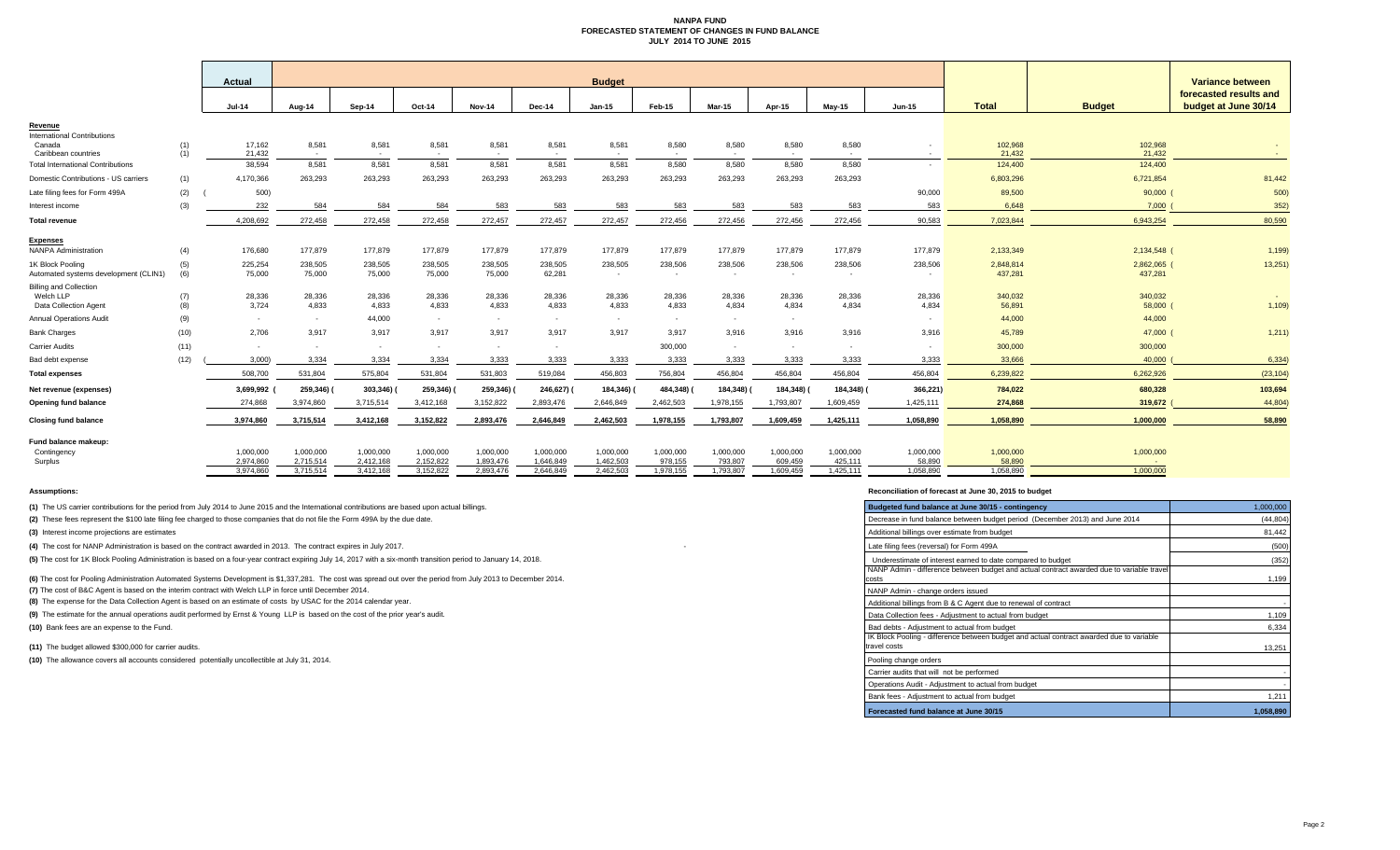#### **CURRENT AND FORECASTED LIABILITIES**

|                                                                                  |              | Current |                          |         |         |               |         |         |
|----------------------------------------------------------------------------------|--------------|---------|--------------------------|---------|---------|---------------|---------|---------|
|                                                                                  |              | Jul-14  | Aug-14                   | Sep-14  | Oct-14  | <b>Nov-14</b> | Dec-14  | Jan-15  |
| <b>NEUSTAR - NANPA Administration contract</b>                                   |              | 176,680 | 177,879                  | 177,879 | 177,879 | 177,879       | 177,879 | 177,879 |
| - Payment authorized by the FCC in July<br>June 2014                             | 172,391      |         |                          |         |         |               |         |         |
| - Authorization by the FCC has not been received for payment                     |              |         |                          |         |         |               |         |         |
| <b>July 2014</b>                                                                 | \$.          | 176,680 |                          |         |         |               |         |         |
| <b>NEUSTAR - Block Pooling and CLIN</b>                                          |              | 300,254 | 313,505                  | 313,505 | 313,505 | 313,505       | 300,786 | 238,505 |
| - Payment authorized by the FCC in July<br>June 2014                             | 287,890      |         |                          |         |         |               |         |         |
| - Authorization by the FCC has not been received for payment                     |              |         |                          |         |         |               |         |         |
| <b>July 2014</b>                                                                 | \$           | 300,254 |                          |         |         |               |         |         |
| Welch LLP - Billing & Collection Agent                                           |              | 28,336  | 28,336                   | 28,336  | 28,336  | 28,336        | 28,336  | 28,336  |
| - Payment authorized by the FCC in July                                          |              |         |                          |         |         |               |         |         |
| June 2014                                                                        | \$<br>28,336 |         |                          |         |         |               |         |         |
| - Authorization by the FCC has not been received for payment                     |              |         |                          |         |         |               |         |         |
| June 2014                                                                        | \$           | 28,336  |                          |         |         |               |         |         |
| <b>USAC - Data Collection Agent</b><br>- Payment authorized by the FCC in July   |              | 4,833   | 4,833                    | 4,833   | 4,833   | 4,833         | 4,833   | 4,833   |
| June 2014                                                                        | \$<br>4,750  |         |                          |         |         |               |         |         |
| - Authorization by the FCC has not been received for payment<br><b>July 2014</b> | S            | 4,833   |                          |         |         |               |         |         |
|                                                                                  |              |         |                          |         |         |               |         |         |
| <b>Carrier audits</b>                                                            |              |         |                          |         |         |               |         |         |
| Ernst & Young LLP- Annual operations audit                                       |              |         | $\overline{\phantom{a}}$ | 44,000  |         |               |         |         |
| <b>Bank Fees</b>                                                                 |              |         | 3,917                    | 3,917   | 3,917   | 3,917         | 3,917   | 3,917   |
| <b>Total</b>                                                                     |              | 510,103 | 528,470                  | 572,470 | 528,470 | 528,470       | 515,751 | 453,470 |
|                                                                                  |              |         |                          |         |         |               |         |         |